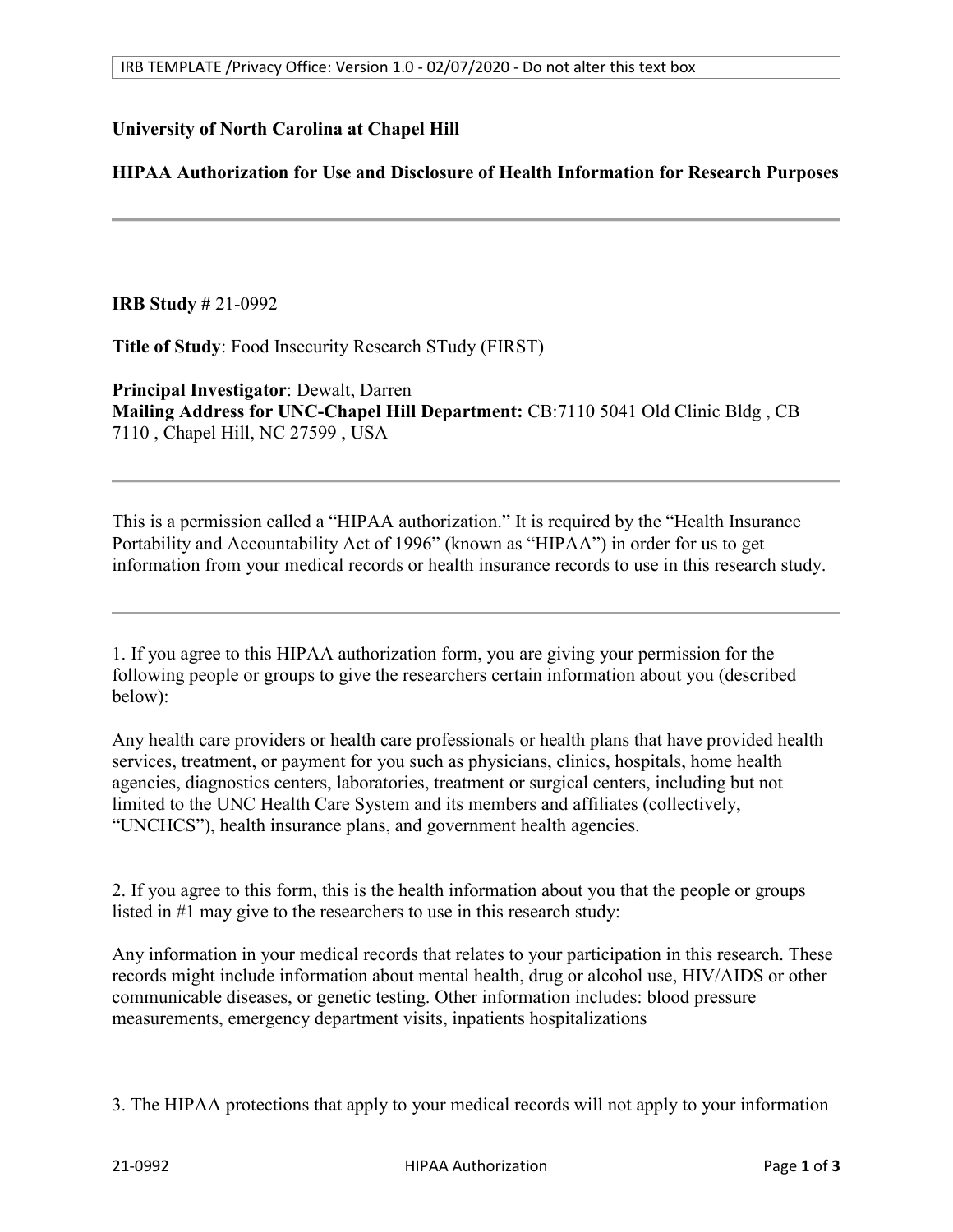when it is in the research study records. Your information in the research study records may also be shared with, used by or seen by collaborating researchers, the sponsor of the research study, the sponsor's representatives, and certain employees of the University of North Carolina at Chapel Hill or other affiliated entities conducting the research, or government agencies (like the FDA) if needed to oversee the research study. HIPAA rules do not usually apply to those people or groups. If any of these people or groups reviews your research record, they may also need to review portions of your original medical record relevant to the situation. The informed consent document describes the procedures in this research study that will be used to protect your personal information. You can also ask the researchers any questions about what they will do with your personal information and how they will protect your personal information in this research study.

If study participant payments are described in the consent form, payments may be paid through a partner financial institution or its vendor. By participating in this Study, you authorize the disclosure of limited protected health information to a financial institution or its vendor to facilitate such payments or for tax reporting purposes.

4. If this research study creates medical information about you that will go into your medical record, you may not be able to see the research study information in your medical record until the entire research study is over.

5. If you want to participate in this research study, you must sign this HIPAA authorization form to allow the people or groups listed in #1on this form to give access to the information about you that is listed in #2. If you do not want to sign this HIPAA authorization form, you cannot participate in this research study. However, not signing the authorization form will not change your right to treatment, payment, enrollment or eligibility for medical services outside of this research study.

6. This HIPAA authorization will not stop unless you stop it in writing.

7. You have the right to stop this HIPAA authorization at any time. You must do that in writing. You may give your written stop of this HIPAA authorization directly to Principal Investigator or researcher or you may mail it to the department mailing address listed at the top of this form, or you may give it to one of the researchers in this study and tell the researcher to send it to any person or group the researcher has given a copy of this HIPAA authorization. Stopping this HIPAA authorization will not stop information sharing that has already happened.

8. You will be given a copy of this HIPAA authorization.

Do you voluntarily agree to participate in this research study?